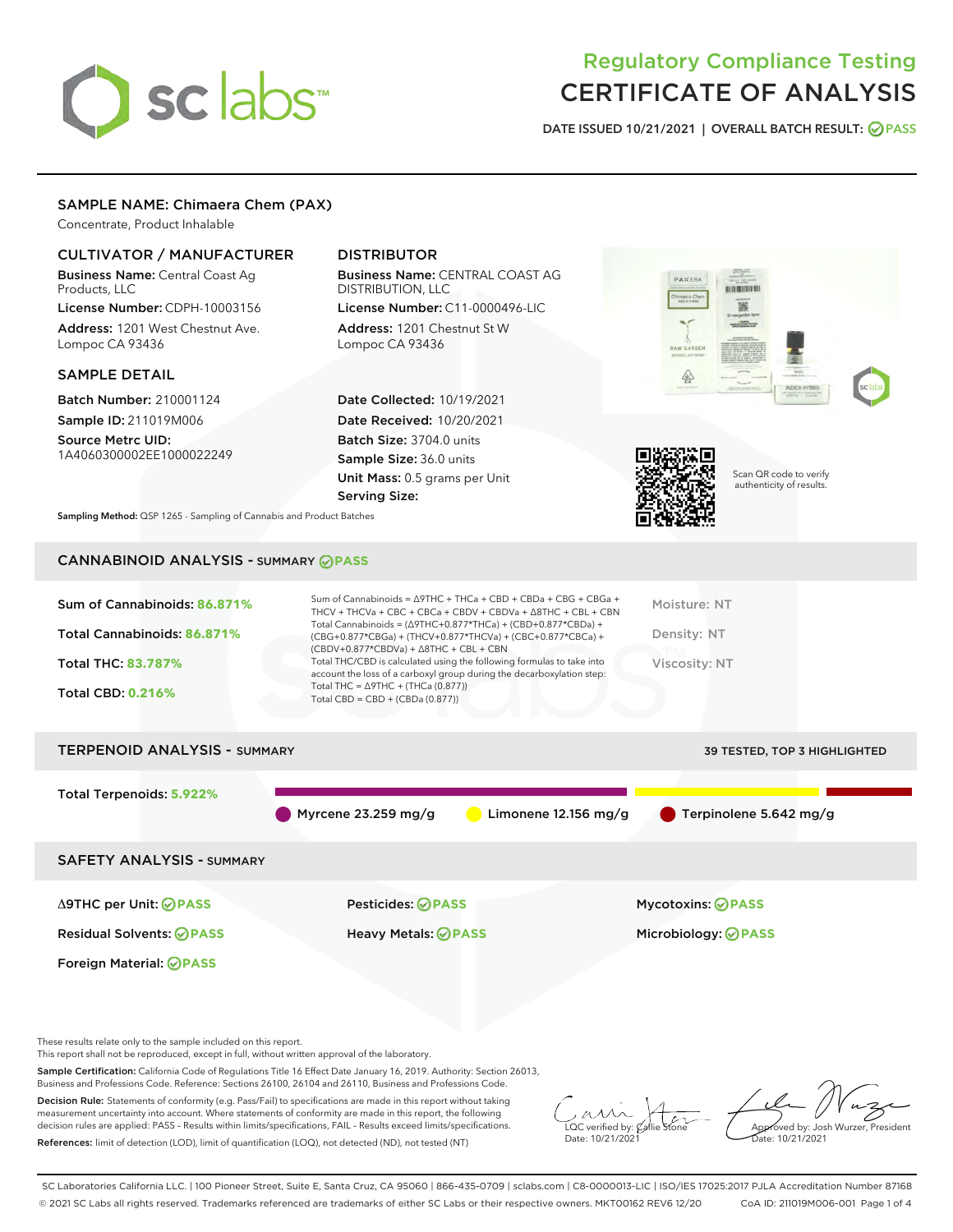



CHIMAERA CHEM (PAX) | DATE ISSUED 10/21/2021 | OVERALL BATCH RESULT: **○** PASS

#### CANNABINOID TEST RESULTS - 10/21/2021 2 PASS

Tested by high-performance liquid chromatography with diode-array detection (HPLC-DAD). **Method:** QSP 1157 - Analysis of Cannabinoids by HPLC-DAD

#### TOTAL CANNABINOIDS: **86.871%**

Total Cannabinoids (Total THC) + (Total CBD) + (Total CBG) + (Total THCV) + (Total CBC) + (Total CBDV) + ∆8THC + CBL + CBN

TOTAL THC: **83.787%** Total THC (∆9THC+0.877\*THCa)

TOTAL CBD: **0.216%**

Total CBD (CBD+0.877\*CBDa)

TOTAL CBG: 2.368% Total CBG (CBG+0.877\*CBGa)

TOTAL THCV: 0.3% Total THCV (THCV+0.877\*THCVa)

TOTAL CBC: ND Total CBC (CBC+0.877\*CBCa)

TOTAL CBDV: ND Total CBDV (CBDV+0.877\*CBDVa)

| <b>COMPOUND</b>            | LOD/LOQ<br>(mg/g) | <b>MEASUREMENT</b><br><b>UNCERTAINTY</b><br>mg/g | <b>RESULT</b><br>(mg/g) | <b>RESULT</b><br>(%) |
|----------------------------|-------------------|--------------------------------------------------|-------------------------|----------------------|
| <b>A9THC</b>               | 0.06 / 0.26       | ±28.823                                          | 837.87                  | 83.787               |
| <b>CBG</b>                 | 0.06/0.19         | ±0.933                                           | 23.68                   | 2.368                |
| <b>THCV</b>                | 0.1 / 0.2         | ±0.15                                            | 3.0                     | 0.30                 |
| <b>CBD</b>                 | 0.07/0.29         | ±0.100                                           | 2.16                    | 0.216                |
| <b>CBN</b>                 | 0.1 / 0.3         | ±0.13                                            | 2.0                     | 0.20                 |
| $\triangle$ 8THC           | 0.1 / 0.4         | N/A                                              | <b>ND</b>               | <b>ND</b>            |
| <b>THCa</b>                | 0.05/0.14         | N/A                                              | <b>ND</b>               | <b>ND</b>            |
| <b>THCVa</b>               | 0.07/0.20         | N/A                                              | <b>ND</b>               | <b>ND</b>            |
| <b>CBDa</b>                | 0.02/0.19         | N/A                                              | <b>ND</b>               | <b>ND</b>            |
| <b>CBDV</b>                | 0.04/0.15         | N/A                                              | <b>ND</b>               | <b>ND</b>            |
| <b>CBDVa</b>               | 0.03/0.53         | N/A                                              | <b>ND</b>               | <b>ND</b>            |
| <b>CBGa</b>                | 0.1/0.2           | N/A                                              | <b>ND</b>               | <b>ND</b>            |
| <b>CBL</b>                 | 0.06 / 0.24       | N/A                                              | <b>ND</b>               | <b>ND</b>            |
| <b>CBC</b>                 | 0.2 / 0.5         | N/A                                              | <b>ND</b>               | <b>ND</b>            |
| <b>CBCa</b>                | 0.07 / 0.28       | N/A                                              | <b>ND</b>               | <b>ND</b>            |
| <b>SUM OF CANNABINOIDS</b> |                   |                                                  | 868.71 mg/g             | 86.871%              |

#### **UNIT MASS: 0.5 grams per Unit**

| ∆9THC per Unit                        | 1120 per-package limit     | 418.94 mg/unit<br><b>PASS</b> |
|---------------------------------------|----------------------------|-------------------------------|
| <b>Total THC per Unit</b>             |                            | 418.94 mg/unit                |
| <b>CBD per Unit</b>                   |                            | $1.08$ mg/unit                |
| <b>Total CBD per Unit</b>             |                            | $1.08$ mg/unit                |
| Sum of Cannabinoids<br>per Unit       |                            | 434.36 mg/unit                |
| <b>Total Cannabinoids</b><br>per Unit |                            | 434.36 mg/unit                |
| <b>MOISTURE TEST RESULT</b>           | <b>DENSITY TEST RESULT</b> | <b>VISCOSITY TEST RESULT</b>  |

Not Tested

| <b>Not Tested</b> |  |
|-------------------|--|

Not Tested

#### TERPENOID TEST RESULTS - 10/21/2021

Terpene analysis utilizing gas chromatography-flame ionization detection (GC-FID). **Method:** QSP 1192 - Analysis of Terpenoids by GC-FID

| <b>COMPOUND</b>         | LOD/LOQ<br>(mg/g) | <b>MEASUREMENT</b><br><b>UNCERTAINTY</b><br>mg/g | <b>RESULT</b><br>(mg/g) | <b>RESULT</b><br>(%) |
|-------------------------|-------------------|--------------------------------------------------|-------------------------|----------------------|
| <b>Myrcene</b>          | 0.008 / 0.025     | ±0.3000                                          | 23.259                  | 2.3259               |
| Limonene                | 0.005 / 0.016     | ±0.1738                                          | 12.156                  | 1.2156               |
| Terpinolene             | 0.008 / 0.026     | ±0.1157                                          | 5.642                   | 0.5642               |
| $\beta$ Caryophyllene   | 0.004 / 0.012     | ±0.1587                                          | 4.458                   | 0.4458               |
| Ocimene                 | 0.011 / 0.038     | ±0.0857                                          | 2.669                   | 0.2669               |
| <b>B</b> Pinene         | 0.004 / 0.014     | ±0.0270                                          | 2.347                   | 0.2347               |
| $\alpha$ Pinene         | 0.005 / 0.017     | ±0.0153                                          | 1.778                   | 0.1778               |
| Linalool                | 0.009 / 0.032     | ±0.0605                                          | 1.591                   | 0.1591               |
| $\alpha$ Humulene       | 0.009 / 0.029     | ±0.0353                                          | 1.101                   | 0.1101               |
| Terpineol               | 0.016 / 0.055     | ±0.0653                                          | 1.063                   | 0.1063               |
| Fenchol                 | 0.010 / 0.034     | ±0.0240                                          | 0.619                   | 0.0619               |
| trans-ß-Farnesene       | 0.008 / 0.025     | ±0.0184                                          | 0.518                   | 0.0518               |
| Guaiol                  | 0.009 / 0.030     | ±0.0134                                          | 0.284                   | 0.0284               |
| Camphene                | 0.005 / 0.015     | ±0.0025                                          | 0.220                   | 0.0220               |
| 3 Carene                | 0.005 / 0.018     | ±0.0028                                          | 0.200                   | 0.0200               |
| $\alpha$ Phellandrene   | 0.006 / 0.020     | ±0.0026                                          | 0.192                   | 0.0192               |
| Caryophyllene<br>Oxide  | 0.010 / 0.033     | ±0.0076                                          | 0.165                   | 0.0165               |
| $\alpha$ Terpinene      | 0.005 / 0.017     | ±0.0023                                          | 0.157                   | 0.0157               |
| Nerolidol               | 0.009 / 0.028     | ±0.0088                                          | 0.140                   | 0.0140               |
| <b>Borneol</b>          | 0.005 / 0.016     | ±0.0057                                          | 0.136                   | 0.0136               |
| $\gamma$ Terpinene      | 0.006 / 0.018     | ±0.0022                                          | 0.126                   | 0.0126               |
| p-Cymene                | 0.005 / 0.016     | ±0.0027                                          | 0.101                   | 0.0101               |
| Fenchone                | 0.009 / 0.028     | ±0.0025                                          | 0.086                   | 0.0086               |
| $\alpha$ Bisabolol      | 0.008 / 0.026     | ±0.0027                                          | 0.051                   | 0.0051               |
| Citronellol             | 0.003 / 0.010     | ±0.0024                                          | 0.049                   | 0.0049               |
| Eucalyptol              | 0.006 / 0.018     | ±0.0009                                          | 0.037                   | 0.0037               |
| Sabinene                | 0.004 / 0.014     | ±0.0003                                          | 0.025                   | 0.0025               |
| Sabinene Hydrate        | 0.006 / 0.022     | ±0.0010                                          | 0.025                   | 0.0025               |
| Nerol                   | 0.003 / 0.011     | ±0.0006                                          | 0.014                   | 0.0014               |
| Geraniol                | 0.002 / 0.007     | ±0.0005                                          | 0.011                   | 0.0011               |
| (-)-Isopulegol          | 0.005 / 0.016     | N/A                                              | ND                      | ND                   |
| Camphor                 | 0.006 / 0.019     | N/A                                              | <b>ND</b>               | ND                   |
| Isoborneol              | 0.004 / 0.012     | N/A                                              | ND                      | ND                   |
| Menthol                 | 0.008 / 0.025     | N/A                                              | ND                      | ND                   |
| $R-(+)$ -Pulegone       | 0.003 / 0.011     | N/A                                              | ND                      | ND                   |
| <b>Geranyl Acetate</b>  | 0.004 / 0.014     | N/A                                              | ND                      | ND                   |
| $\alpha$ Cedrene        | 0.005 / 0.016     | N/A                                              | ND                      | ND                   |
| Valencene               | 0.009 / 0.030     | N/A                                              | ND                      | ND                   |
| Cedrol                  | 0.008 / 0.027     | N/A                                              | <b>ND</b>               | ND                   |
| <b>TOTAL TERPENOIDS</b> |                   |                                                  | 59.220 mg/g             | 5.922%               |

SC Laboratories California LLC. | 100 Pioneer Street, Suite E, Santa Cruz, CA 95060 | 866-435-0709 | sclabs.com | C8-0000013-LIC | ISO/IES 17025:2017 PJLA Accreditation Number 87168 © 2021 SC Labs all rights reserved. Trademarks referenced are trademarks of either SC Labs or their respective owners. MKT00162 REV6 12/20 CoA ID: 211019M006-001 Page 2 of 4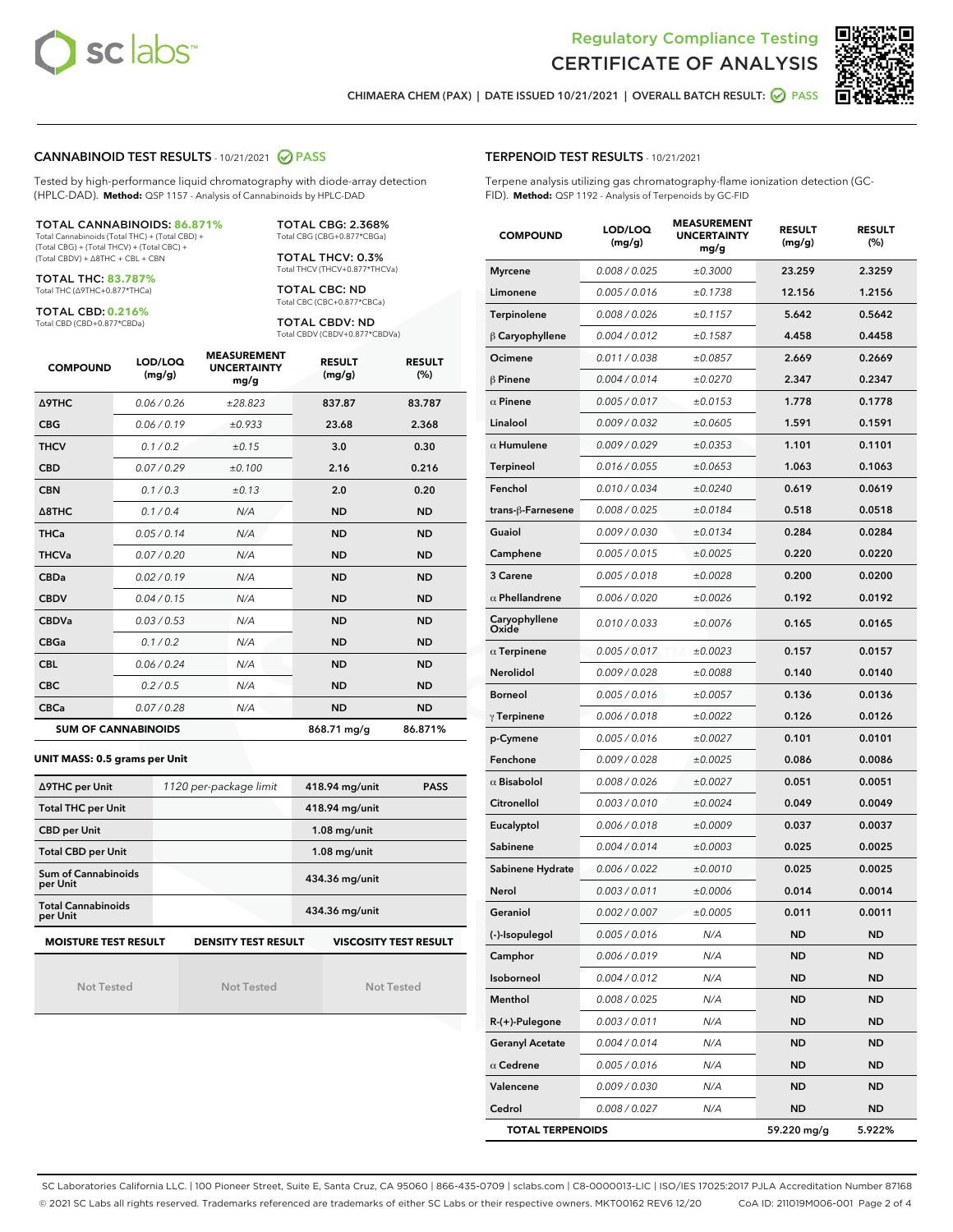



CHIMAERA CHEM (PAX) | DATE ISSUED 10/21/2021 | OVERALL BATCH RESULT:  $\bigcirc$  PASS

# CATEGORY 1 PESTICIDE TEST RESULTS - 10/21/2021 2 PASS

Pesticide and plant growth regulator analysis utilizing high-performance liquid chromatography-mass spectrometry (HPLC-MS) or gas chromatography-mass spectrometry (GC-MS). \*GC-MS utilized where indicated. **Method:** QSP 1212 - Analysis of Pesticides and Mycotoxins by LC-MS or QSP 1213 - Analysis of Pesticides by GC-MS

| <b>COMPOUND</b>             | LOD/LOQ<br>$(\mu g/g)$ | <b>ACTION</b><br><b>LIMIT</b><br>$(\mu g/g)$ | <b>MEASUREMENT</b><br><b>UNCERTAINTY</b><br>µg/g | <b>RESULT</b><br>$(\mu g/g)$ | <b>RESULT</b> |
|-----------------------------|------------------------|----------------------------------------------|--------------------------------------------------|------------------------------|---------------|
| Aldicarb                    | 0.03 / 0.08            | $\geq$ LOD                                   | N/A                                              | <b>ND</b>                    | <b>PASS</b>   |
| Carbofuran                  | 0.02/0.05              | $\ge$ LOD                                    | N/A                                              | <b>ND</b>                    | <b>PASS</b>   |
| Chlordane*                  | 0.03 / 0.08            | $\ge$ LOD                                    | N/A                                              | <b>ND</b>                    | <b>PASS</b>   |
| Chlorfenapyr*               | 0.03/0.10              | $\ge$ LOD                                    | N/A                                              | <b>ND</b>                    | <b>PASS</b>   |
| Chlorpyrifos                | 0.02 / 0.06            | $\ge$ LOD                                    | N/A                                              | <b>ND</b>                    | <b>PASS</b>   |
| Coumaphos                   | 0.02 / 0.07            | $\ge$ LOD                                    | N/A                                              | <b>ND</b>                    | <b>PASS</b>   |
| Daminozide                  | 0.02 / 0.07            | $\ge$ LOD                                    | N/A                                              | <b>ND</b>                    | <b>PASS</b>   |
| <b>DDVP</b><br>(Dichlorvos) | 0.03/0.09              | $\ge$ LOD                                    | N/A                                              | <b>ND</b>                    | <b>PASS</b>   |
| Dimethoate                  | 0.03 / 0.08            | $\ge$ LOD                                    | N/A                                              | <b>ND</b>                    | <b>PASS</b>   |
| Ethoprop(hos)               | 0.03/0.10              | $\ge$ LOD                                    | N/A                                              | <b>ND</b>                    | <b>PASS</b>   |
| Etofenprox                  | 0.02 / 0.06            | $\ge$ LOD                                    | N/A                                              | <b>ND</b>                    | <b>PASS</b>   |
| Fenoxycarb                  | 0.03/0.08              | $\ge$ LOD                                    | N/A                                              | <b>ND</b>                    | <b>PASS</b>   |
| Fipronil                    | 0.03 / 0.08            | $\ge$ LOD                                    | N/A                                              | <b>ND</b>                    | <b>PASS</b>   |
| Imazalil                    | 0.02 / 0.06            | $\ge$ LOD                                    | N/A                                              | <b>ND</b>                    | <b>PASS</b>   |
| <b>Methiocarb</b>           | 0.02 / 0.07            | $\ge$ LOD                                    | N/A                                              | <b>ND</b>                    | <b>PASS</b>   |
| Methyl<br>parathion         | 0.03/0.10              | $\ge$ LOD                                    | N/A                                              | <b>ND</b>                    | <b>PASS</b>   |
| <b>Mevinphos</b>            | 0.03/0.09              | $\ge$ LOD                                    | N/A                                              | <b>ND</b>                    | <b>PASS</b>   |
| Paclobutrazol               | 0.02 / 0.05            | $\ge$ LOD                                    | N/A                                              | <b>ND</b>                    | <b>PASS</b>   |
| Propoxur                    | 0.03/0.09              | $\ge$ LOD                                    | N/A                                              | <b>ND</b>                    | <b>PASS</b>   |
| Spiroxamine                 | 0.03 / 0.08            | $\ge$ LOD                                    | N/A                                              | <b>ND</b>                    | <b>PASS</b>   |
| <b>Thiacloprid</b>          | 0.03/0.10              | $\ge$ LOD                                    | N/A                                              | <b>ND</b>                    | <b>PASS</b>   |
|                             |                        |                                              |                                                  |                              |               |

# CATEGORY 2 PESTICIDE TEST RESULTS - 10/21/2021 @ PASS

| <b>ACTION</b><br><b>MEASUREMENT</b><br>LOD/LOO<br><b>RESULT</b><br><b>RESULT</b><br><b>UNCERTAINTY</b><br><b>COMPOUND</b><br>LIMIT<br>$(\mu g/g)$<br>$(\mu g/g)$<br>$(\mu g/g)$<br>$\mu$ g/g<br>Abamectin<br>0.03/0.10<br>0.1<br><b>ND</b><br><b>PASS</b><br>N/A<br>0.02/0.07<br>0.1<br>N/A<br><b>ND</b><br><b>PASS</b><br>Acephate<br>0.02/0.07<br>0.1<br>N/A<br><b>ND</b><br><b>PASS</b><br>Acequinocyl |  |
|-----------------------------------------------------------------------------------------------------------------------------------------------------------------------------------------------------------------------------------------------------------------------------------------------------------------------------------------------------------------------------------------------------------|--|
|                                                                                                                                                                                                                                                                                                                                                                                                           |  |
|                                                                                                                                                                                                                                                                                                                                                                                                           |  |
|                                                                                                                                                                                                                                                                                                                                                                                                           |  |
|                                                                                                                                                                                                                                                                                                                                                                                                           |  |
| 0.02/0.05<br><b>ND</b><br>0.1<br>N/A<br><b>PASS</b><br>Acetamiprid                                                                                                                                                                                                                                                                                                                                        |  |
| 0.02/0.07<br>0.1<br><b>ND</b><br><b>PASS</b><br>Azoxystrobin<br>N/A                                                                                                                                                                                                                                                                                                                                       |  |
| <b>Bifenazate</b><br>0.01/0.04<br>0.1<br>N/A<br><b>ND</b><br><b>PASS</b>                                                                                                                                                                                                                                                                                                                                  |  |
| <b>Bifenthrin</b><br>0.02/0.05<br>3<br>N/A<br><b>ND</b><br><b>PASS</b>                                                                                                                                                                                                                                                                                                                                    |  |
| <b>Boscalid</b><br>0.03/0.09<br>0.1<br><b>ND</b><br>N/A<br><b>PASS</b>                                                                                                                                                                                                                                                                                                                                    |  |
| 0.19/0.57<br>0.7<br>N/A<br><b>ND</b><br><b>PASS</b><br>Captan                                                                                                                                                                                                                                                                                                                                             |  |
| <b>ND</b><br>0.02/0.06<br>0.5<br>N/A<br><b>PASS</b><br>Carbaryl                                                                                                                                                                                                                                                                                                                                           |  |
| Chlorantranilip-<br>0.04/0.12<br>10<br>N/A<br><b>ND</b><br><b>PASS</b><br>role                                                                                                                                                                                                                                                                                                                            |  |
| Clofentezine<br>0.03/0.09<br>0.1<br>N/A<br><b>ND</b><br><b>PASS</b>                                                                                                                                                                                                                                                                                                                                       |  |

| <b>CATEGORY 2 PESTICIDE TEST RESULTS</b> - 10/21/2021 continued |
|-----------------------------------------------------------------|
|-----------------------------------------------------------------|

| <b>COMPOUND</b>               | LOD/LOQ<br>(µg/g) | <b>ACTION</b><br><b>LIMIT</b><br>$(\mu g/g)$ | <b>MEASUREMENT</b><br><b>UNCERTAINTY</b><br>µg/g | <b>RESULT</b><br>(µg/g) | <b>RESULT</b> |
|-------------------------------|-------------------|----------------------------------------------|--------------------------------------------------|-------------------------|---------------|
| Cyfluthrin                    | 0.12 / 0.38       | $\overline{\mathcal{L}}$                     | N/A                                              | ND                      | <b>PASS</b>   |
| Cypermethrin                  | 0.11 / 0.32       | 1                                            | N/A                                              | <b>ND</b>               | <b>PASS</b>   |
| Diazinon                      | 0.02 / 0.05       | 0.1                                          | N/A                                              | <b>ND</b>               | <b>PASS</b>   |
| Dimethomorph                  | 0.03 / 0.09       | 2                                            | N/A                                              | ND                      | <b>PASS</b>   |
| Etoxazole                     | 0.02 / 0.06       | 0.1                                          | N/A                                              | <b>ND</b>               | <b>PASS</b>   |
| Fenhexamid                    | 0.03 / 0.09       | 0.1                                          | N/A                                              | <b>ND</b>               | <b>PASS</b>   |
| Fenpyroximate                 | 0.02 / 0.06       | 0.1                                          | N/A                                              | ND                      | <b>PASS</b>   |
| Flonicamid                    | 0.03 / 0.10       | 0.1                                          | N/A                                              | ND                      | <b>PASS</b>   |
| Fludioxonil                   | 0.03 / 0.10       | 0.1                                          | N/A                                              | <b>ND</b>               | <b>PASS</b>   |
| Hexythiazox                   | 0.02 / 0.07       | 0.1                                          | N/A                                              | <b>ND</b>               | <b>PASS</b>   |
| Imidacloprid                  | 0.04 / 0.11       | 5                                            | N/A                                              | ND                      | <b>PASS</b>   |
| Kresoxim-methyl               | 0.02 / 0.07       | 0.1                                          | N/A                                              | <b>ND</b>               | <b>PASS</b>   |
| Malathion                     | 0.03 / 0.09       | 0.5                                          | N/A                                              | ND                      | <b>PASS</b>   |
| Metalaxyl                     | 0.02 / 0.07       | $\overline{2}$                               | N/A                                              | ND                      | <b>PASS</b>   |
| Methomyl                      | 0.03 / 0.10       | 1                                            | N/A                                              | <b>ND</b>               | <b>PASS</b>   |
| Myclobutanil                  | 0.03 / 0.09       | 0.1                                          | N/A                                              | <b>ND</b>               | <b>PASS</b>   |
| Naled                         | 0.02 / 0.07       | 0.1                                          | N/A                                              | ND                      | <b>PASS</b>   |
| Oxamyl                        | 0.04 / 0.11       | 0.5                                          | N/A                                              | ND                      | <b>PASS</b>   |
| Pentachloronitro-<br>benzene* | 0.03 / 0.09       | 0.1                                          | N/A                                              | <b>ND</b>               | <b>PASS</b>   |
| Permethrin                    | 0.04 / 0.12       | 0.5                                          | N/A                                              | ND                      | <b>PASS</b>   |
| Phosmet                       | 0.03/0.10         | 0.1                                          | N/A                                              | ND                      | <b>PASS</b>   |
| Piperonylbu-<br>toxide        | 0.02 / 0.07       | 3                                            | N/A                                              | ND                      | <b>PASS</b>   |
| Prallethrin                   | 0.03 / 0.08       | 0.1                                          | N/A                                              | ND                      | <b>PASS</b>   |
| Propiconazole                 | 0.02 / 0.07       | 0.1                                          | N/A                                              | ND                      | <b>PASS</b>   |
| Pyrethrins                    | 0.04 / 0.12       | 0.5                                          | N/A                                              | ND                      | <b>PASS</b>   |
| Pyridaben                     | 0.02 / 0.07       | 0.1                                          | N/A                                              | <b>ND</b>               | <b>PASS</b>   |
| Spinetoram                    | 0.02 / 0.07       | 0.1                                          | N/A                                              | ND                      | <b>PASS</b>   |
| Spinosad                      | 0.02 / 0.07       | 0.1                                          | N/A                                              | ND                      | <b>PASS</b>   |
| Spiromesifen                  | 0.02 / 0.05       | 0.1                                          | N/A                                              | ND                      | <b>PASS</b>   |
| Spirotetramat                 | 0.02 / 0.06       | 0.1                                          | N/A                                              | ND                      | <b>PASS</b>   |
| Tebuconazole                  | 0.02 / 0.07       | 0.1                                          | N/A                                              | ND                      | <b>PASS</b>   |
| Thiamethoxam                  | 0.03 / 0.10       | 5                                            | N/A                                              | ND                      | <b>PASS</b>   |
| Trifloxystrobin               | 0.03 / 0.08       | 0.1                                          | N/A                                              | ND                      | <b>PASS</b>   |

SC Laboratories California LLC. | 100 Pioneer Street, Suite E, Santa Cruz, CA 95060 | 866-435-0709 | sclabs.com | C8-0000013-LIC | ISO/IES 17025:2017 PJLA Accreditation Number 87168 © 2021 SC Labs all rights reserved. Trademarks referenced are trademarks of either SC Labs or their respective owners. MKT00162 REV6 12/20 CoA ID: 211019M006-001 Page 3 of 4